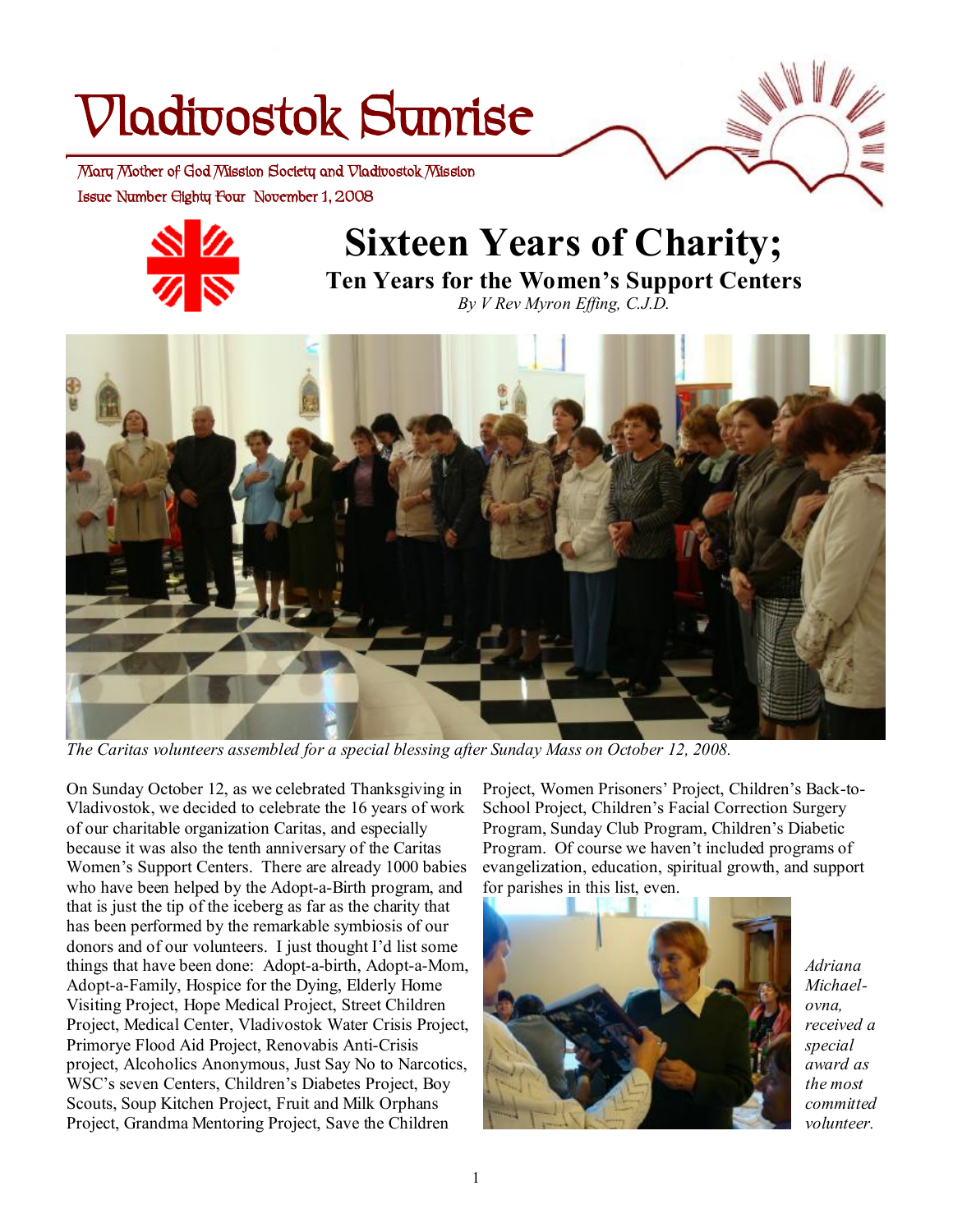

*Volunteers Elena Andreevna, Regina Yurievna, and Lilia Timofeevna. Lilia Timofeevna Silina is the Director of Caritas for the Vladivostok Parish, and has her hands full keeping track of all the volunteers and financial details.* 

*Volunteers and local sponsors had a dinner in the parish center to celebrate after Sunday Mass.* 





*There was a display of photographs from the years of volunteers work in various programs.* 



*Ludmila Anatolievna, Director of the Hospice at Dalzavodskaya Hospital congratulates Caritas with flowers and a certificate. We've worked there many years, bathing patients, providing food, medicine, and consolation. Also hot water, washing machines, and a shower for patients.* 

*Lilia, Galina Gregorievna, and Dr Valentina Nikolaevna. Dr Nikolaevna is the Director of Children's Hospital #3 where we have helped with the Fruit and Milk Program and the Grandma Mentor Program. Galina is the Director of the orphan department of the hospital.* 



**Remember "Mary Mother of God Mission Society" in your will.**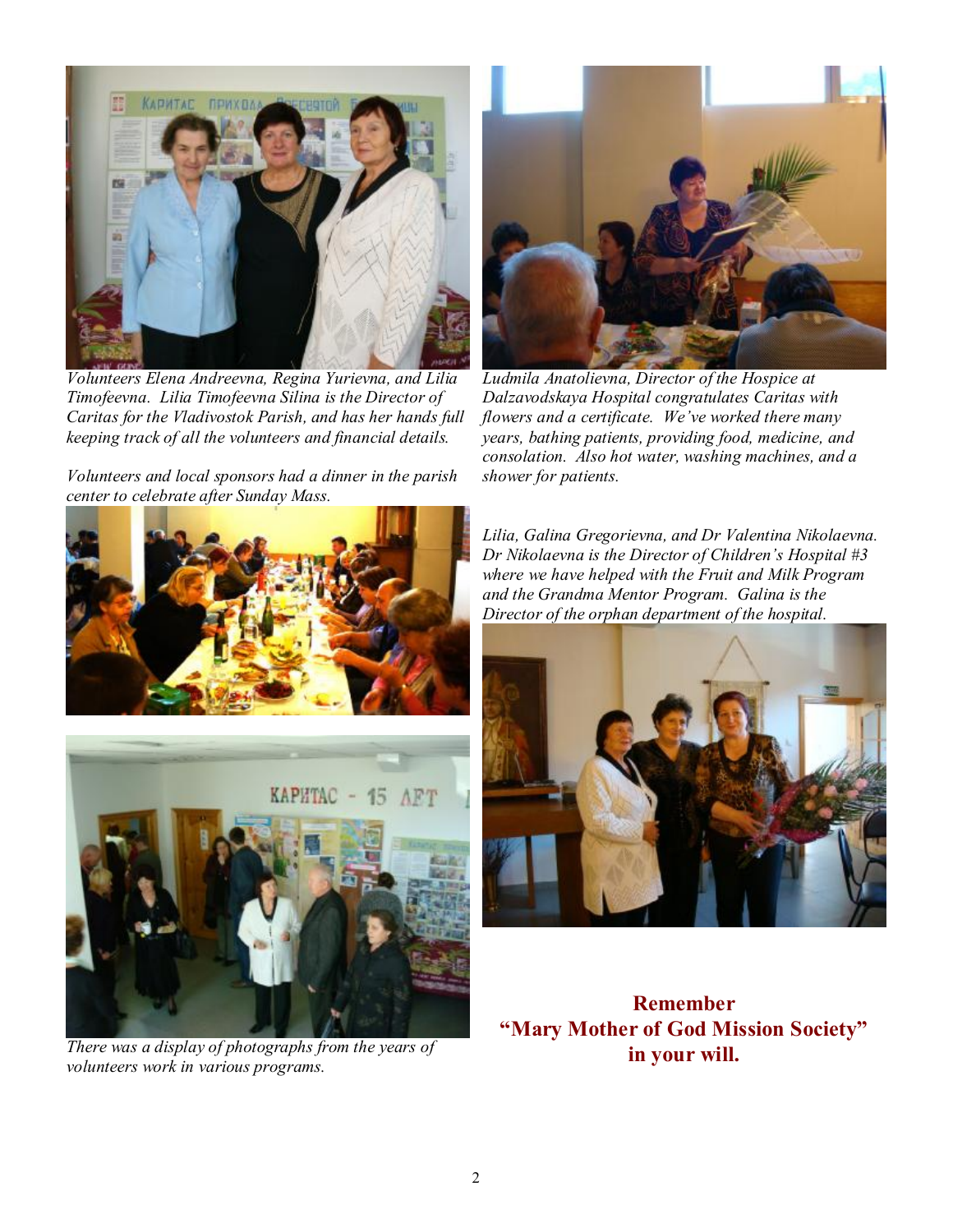

*"Babba Masha"—Maria Egorevna--with her "grandchildren" charges at Baby Hospital #3, with Lilia Timofeevna.ri* 



*Dr Yelena Turgovitskaya, Lead Doctor at the State Women's Consulation Service #7 congratulates Caritas on ten years of work with crisis pregnancies. To her right is Julia Fidenko, who heads the Women's Support Center whose offices are at the Service.* 





*Lubov Sadovnika, Tatyana Djekaeva, and Olga Merkulova, in charge of Women's Support Centers in Artyom, Arsenyev, and Nakhodka, respectively.* 

What about the future? We can say that we will open the next Women's Support Center this year—we are still deciding where to open it, Khabarovsk, Comsomolsk, or another one in Vladivostok on Churkin where we have been invited to open one in the birth hospital. There is a proposal to begin a battered women's shelter. We need to begin further work with the Boy Scouts in Lesozovodsk. And there is always the dream to open a family support center where we can offer even legal advice and a variety of counseling to families in need. Naturally,



nothing is possible without our donors, which include Renovabis in Germany, Juan Bonal Foundation in Spain, Lynch Family Foundation, Benedictine Sisters of Duluth, Mercy Works Foundation, St Vincent DePaul Society of Ohio, Catholic Charities USA, Sisters in Jesus the Lord, Immaculate Conception Parish of Dayton--all in America—and our sister parishes, and most of all, our daily mail and internet donors whose charity and prayers continue to bless our work. Thank you, Donors and Volunteers!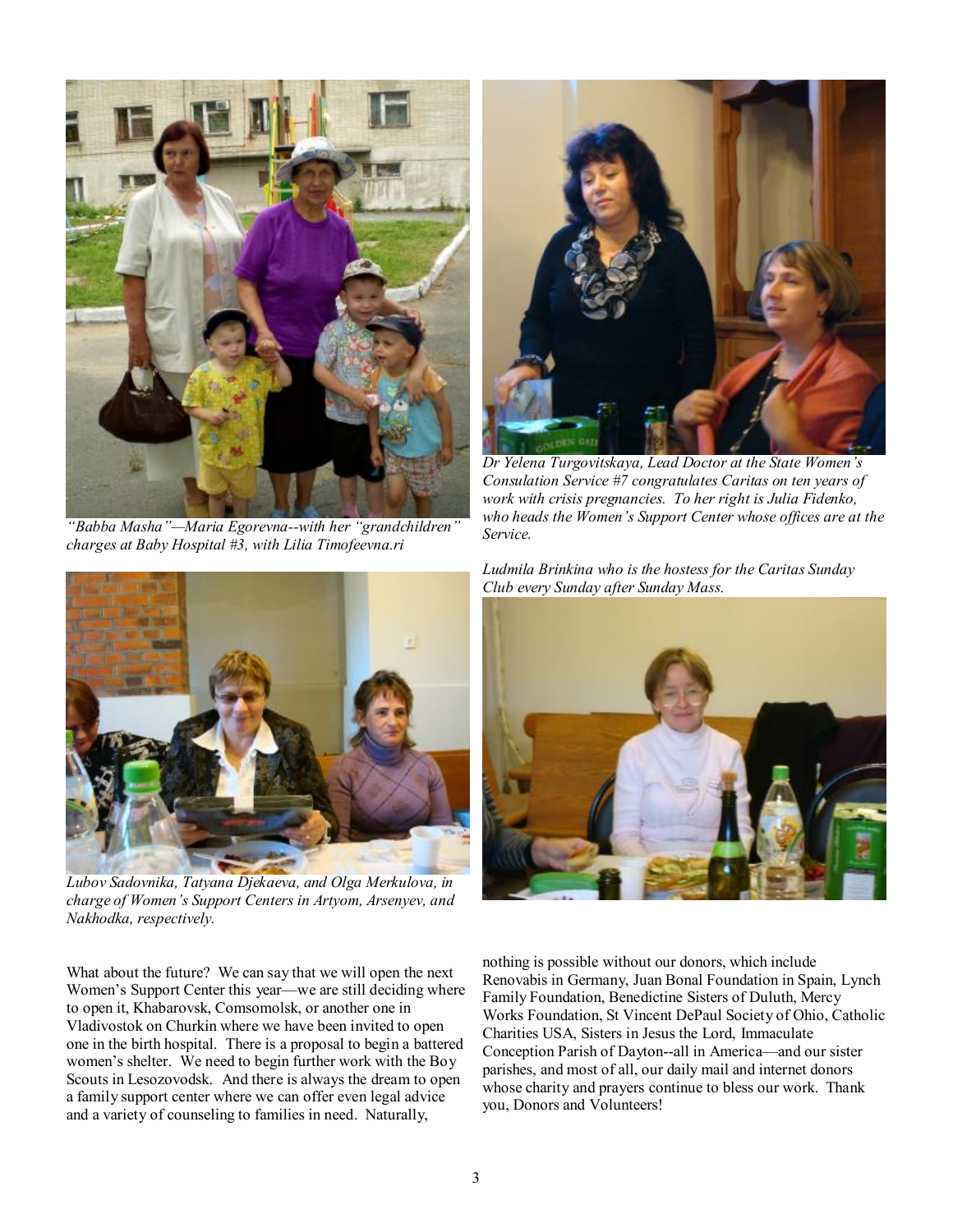

Certificates of Gratitude for the work of Caritas, the left one from City Hospital #4, and the right one from Vice Governor A.V. *Norin for all the work of the parish and Caritas throughout Primorsky Krai (Seaside Territory).* 

## **Religious Professions in St Paul**

*by MaryAnne Frank North Minneapolis Serra Club* 

On August 15, at the Mass celebrating the Solemnity of the Assumption of the Blessed Virgin Mary became a landmark moment for Sisters in Jesus the Lord. Emily Theresa Lee was received into the novitiate, Sister Catherine Marie made her first private vows and Sister Maria Stella renewed her private vows.

Emily received the name Sister Maria Damiana (after St. Damien of Molokai—in the Russian language, names are always given a feminine suffix.) Father Elmer Torborg blessed her habit, scapular and crucifix: "O Lord, Savior of the entire body, bless with Your right hand this habit which will clothe Your handmaid in the likeness of Your Blessed Mother, the ever-virgin Mary..." As members of a private association, the sisters wear their habits in the

convent and anticipate the day when their order is recognized as a religious institute and they are able to wear their habit in public.



*Sister Julia, Sister Maria Damiana, Sister Maria Stella, Sr Catherine Marie, and Fr William McCarthy of Sioux City*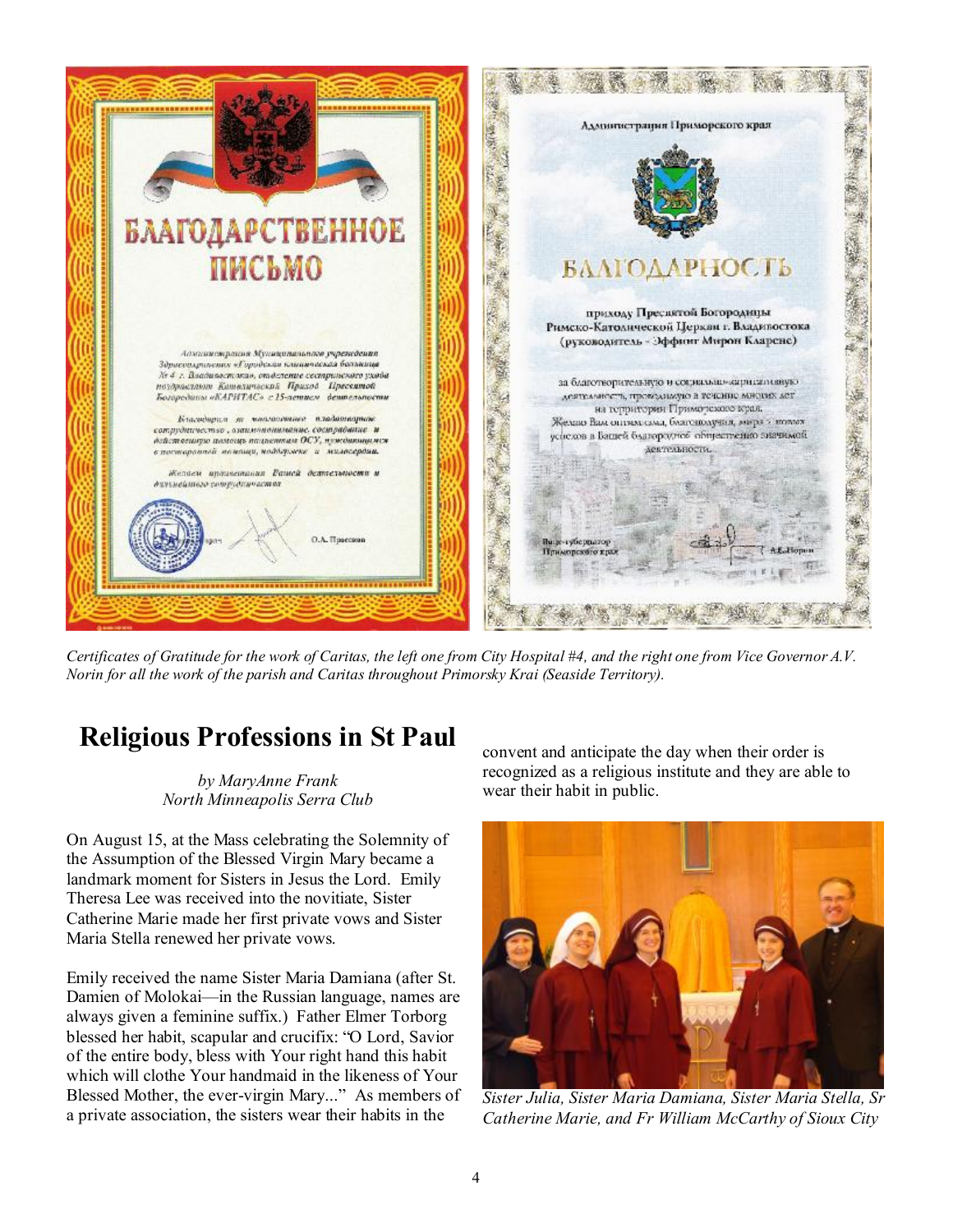After the homily, Sister Catherine Marie came forward and was given a special blessing by her mother and grandmother. She was invited into the sanctuary and lay prostrate as the Litany of Saints was sung before she made her private vows: "With the help of the Most Holy Trinity and the Blessed Mother I vow for 3 years to you my God, to live a life of the evangelical counsels of poverty, chastity and obedience, faithful to the magisterium of the Church, with the Sisters in Jesus the Lord." She received a burgundy veil, blessed by the priest, to be worn as an outward sign of her vows.

As Mass was completed, Sister Maria Stella was called forward and renewed private vows for two years. The firm "Amen!" of the celebrant's prayer "through the intercession of the Blessed Virgin Mary, pour out your Holy Spirit upon her, so that the promise she has made here and now may be confirmed by her unfailing dedication to You and Your Church."



*Fr Elmer Torborg, a great mission volunteer, was the celebrant for the Profession Mass.* 

Inspired by the beautiful Profession Mass, we were swept away by the reception! We met so many young women who have been mentored by the sisters. As the sisters are discerning and responding so generously to their own vocations, they are providing a rich community to draw other to more fully love the Lord.

### **How to Communicate with Us**

#### **Internet**

Russian language: [www.catholic.vladivostok.ru](http://www.catholic.vladivostok.ru) English language: [www.vladmission.org](http://www.vladmission.org) Sisters in English: [www.cjd.cc](http://www.cjd.cc)

**Office in Russia: Phone:** 011-7-4232-26-96-14

myron@catholic.vladivostok.ru daniel/iileatholie.vladivostok.ru

**Letters** without donations: Most Holy Mother of God Catholic Parish Volodarskovo 22 690001 Vladivostok RUSSIA

## **Opportunities**

♥ Mary Mother of God Mission Society invites you to experience an unforgettable journey aboard **Princess Cruise Line's Diamond Princess** in 2009. You will cruise from Whittier, Alaska to Xingang, China. There will be a full day in Vladivostok, Russia where you will have the opportunity to visit the mission. More details to follow. For immediate information please contact Barbara Garcia toll free at 866 756-1049 or email Barbara at [BarbaraHouplinGarcia@aaawin.com](mailto:BarbaraHouplinGarcia@aaawin.com)

♥ **Do you have time to spare for the Mission office?** Volunteers needed to help research and arrange attendance and speaking engagements at Catholic Conferences and clubs throughout the US. Please contact the mission office.

♥ **Mission Speakers needed!** We provide all the information you need to present our work in parishes and at Catholic conferences! My call to help the mission in Vladivostok began by picking up a Vladivostok Sunrise and answering an ad just like this one calling for mission speakers! You can do it too! Is God calling you?

♥ **Do you enjoy sewing?** You can help our mission with your talent! We have begun a wonderful project sewing rosary pouches, book markers and book covers from Priest's discarded vestments! These very special and unique items can be used for fundraising at parish activities or craft boutiques. All proceeds help our mission! If you wish to give of your talent to sew for us or time in fundraising, contact the mission office for more details! Old vestments needed too!

♥ *Harsh Vineyard: A History of Catholic Life in the Russian Far East* by our parishioner Miroslava Efimova with translation by Dr Gerri Kelly is available from the publisher at [www.trafford.com](http://www.trafford.com) Or you can order it from our office in St Paul, or go on line to [www.vladmission.org](http://www.vladmission.org) or to [www.Amazon.com](http://www.Amazon.com) or order it from any bookstore. A great Christmas present!

**Office in California: Phone and FAX:** 1-(209) 408-0728 Mary Mother of God Mission Society 1813 Oakdale Road Suite 11 Modesto CA 95355 usoffice@vladmission.org

**Office in Minnesota for donations: Phone and FAX:** 1-651-690- 1933 Mary Mother of God Mission Society 1854 Jefferson Ave St Paul MN 55105-1662  $\frac{\text{standard}}{\text{width}}$  (con't next page)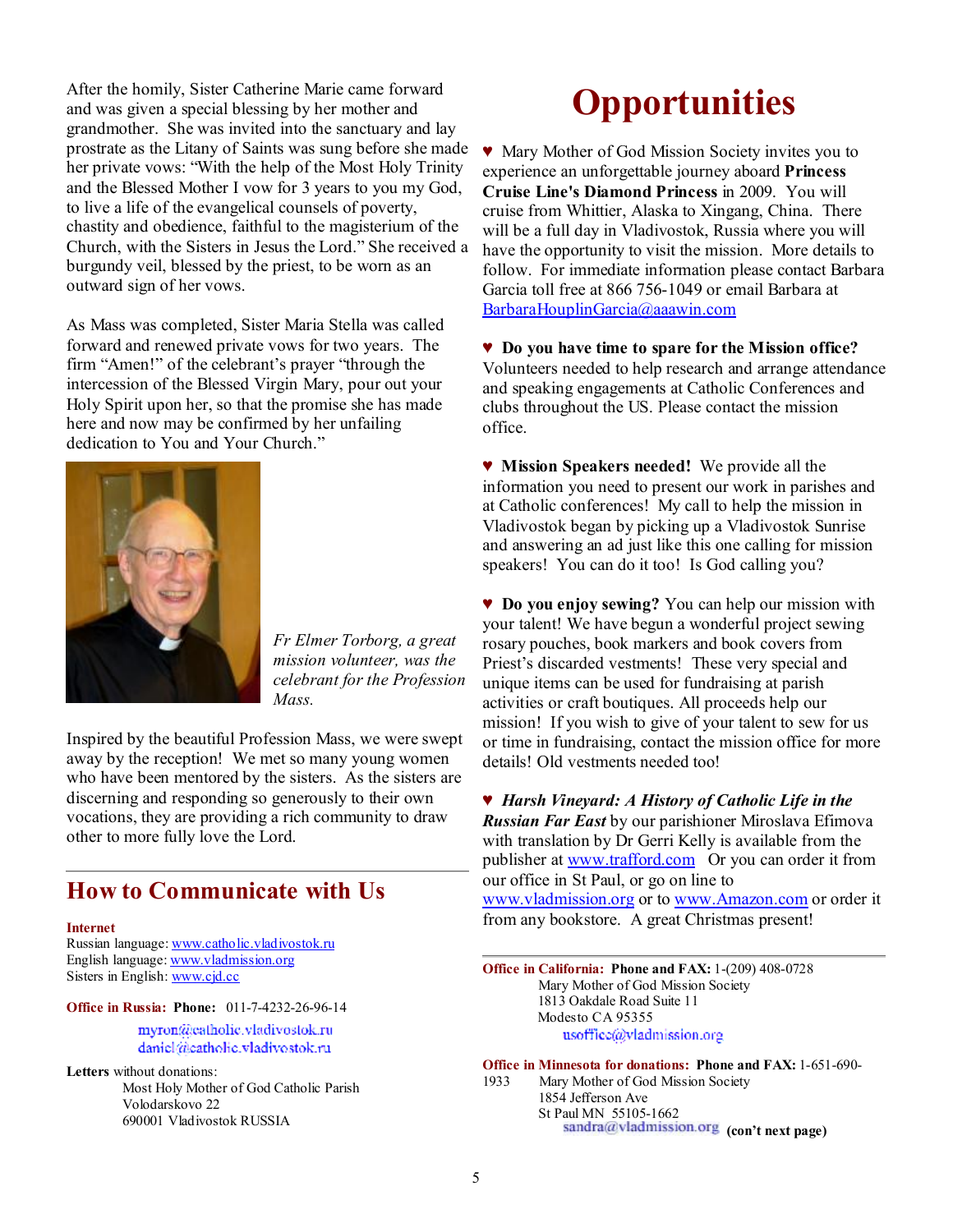Or you can **donate from your credit card** through our web site. Your donations are tax-deductible. You will receive any required receipt for tax purposes by return mail. Please be assured that we do not sell our mailing list or any other donor information to other organizations. **Donations in kind**. If you have items that you think we can use, please contact Mrs Vicky Trevillyan at the Mission Office in California giving a complete list of items.

**Sisters in Jesus the Lord: Phone:** (651)230-3337 525 Thomas Ave St Paul, MN 55103

**Vladivostok Sunrise** Edited and produced in Russia by V Rev Myron Effing, C.J.D. Printed in St Paul MN. Assembled for mailing by Nativity Parish, St Paul, Minnesota.

### **News Notes**

*by V Rev Myron Effing, C.J.D.*

• Imagine my delight when we discovered another parishioner who was baptized and made her First



Communion in our church before the Russian Revolution came here. **Evgenia Visotskaya** was 86 years old, born in 1922, the year our church was dedicated the first time! Evgenia said she remembered her First Communion well enough, but didn't remember if she was confirmed or not, so I confirmed her conditionally, gave her Communion and anointed her. She died in her sleep

several days later. She served as a medic in the Second World War and had lots of medals and awards to show. Later in life she worked as a dentist. It's always a royal day when we find one of our pre-Revolutionary parishioners, especially when we can give them the sacraments that they were for so long denied.

● Baby boom in **Lesozovodsk**. The birthing department of the city hospital has asked us for a large amount of cloth diapers, saying that currently up to 17 babies a day are being born there! Maybe the 8-years of work of our Women's Support Center there is finally paying off. The Center regularly speaks in all the schools about pro-life and pro-family issues.

• Here is a photo of the poster announcing the first concert on the "new" used **pipe organ** that we installed from Minnesota. The organist, Aleksei Parshin, is



*Fr Dan checking the tuning before the concert.* 



• On August 29 the new Catholic Church of the Exaltation of the Holy Cross was consecrated in **Kazan**, Tartarstan, Russia. The church was completely paid for by the State Government of Tartarstan, the reason being that the historical church, which still exists, has for some time been a laboratory for aeronautics, and the government decided it would be better to just build a new church rather than give the old one back. The new one is built on the same plan as the old one, but in a different part of the city not far from the huge new sports complex. We are calling your attention to this event because our first Bishop of Vladivostok, Karl Slivovsky, was Pastor in Kazan for many years before he was transferred to Vladivostok. The rectory where he lived is no longer in existence there.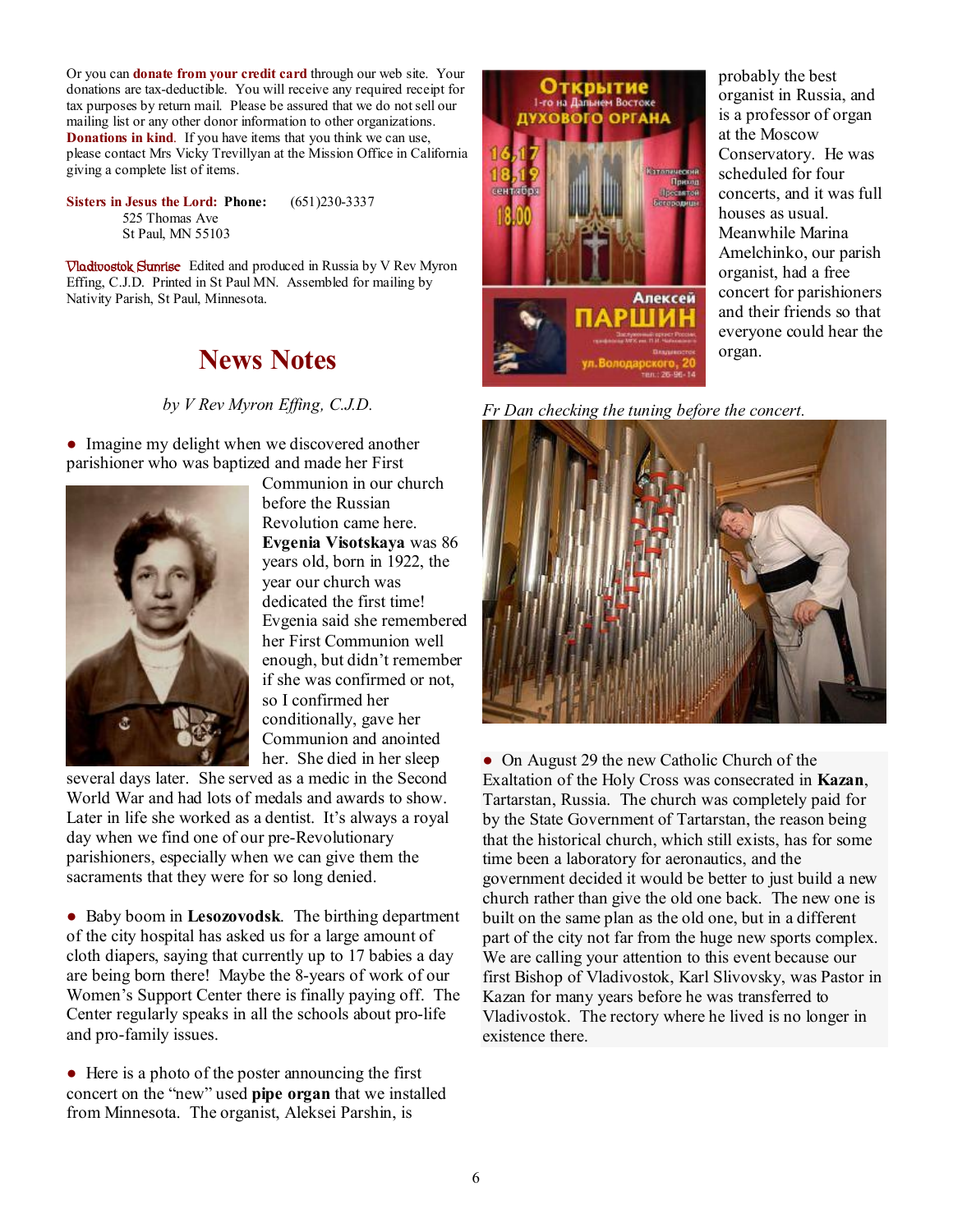

*The new Church in Kazan. Photo courtesy Ekaterina Krasutskoi from [www.tatar-inform.ru](http://www.tatar-inform.ru)*

*The old church, now an aeronautics laboratory.*



● While Fr Myron was in Cincinnati at Our Lady of the Sacred Heart Parish (Reading OH) he was inducted into the Archbishop Elko Assembly of the **4 th Degree Knights** of Columbus. It is a pleasure to be in the company of faithful men who so care about the Church and our country.



*The welcome sign at Our Lady of the Sacred Heart* 



*Fr Ron Williams, Pastor at Our Lady of the Sacred Heart, Fr Myron, and Frank Kammer, Faithful Navigator* 

● Do heights scare you? This brave soul is standing on the very top of the brick structure of our new **steeples**. The second steeple is visible at the left. He is Sergei Yakovlev who even swims to Russian Island from the mainland! Soon the metal spires will be added to the top of the brick steeples, and then metal crosses will be put at the very top. The metal crosses will cost \$2500 each. Donors anyone? You could memorialize them to a loved one.



*High over Golden Horn Bay, Sergei Yakovlev isn't afraid of heights. You can put the Cross up here for all to see* 

• The heating season has arrived. Fr Sebastian on **Sakhalin Island** wrote to us to borrow money to pay for the heating of the four parish centers on the Island. It comes to about \$1000 per month. (Of course I have no idea how he will ever repay the debt!)

*.*